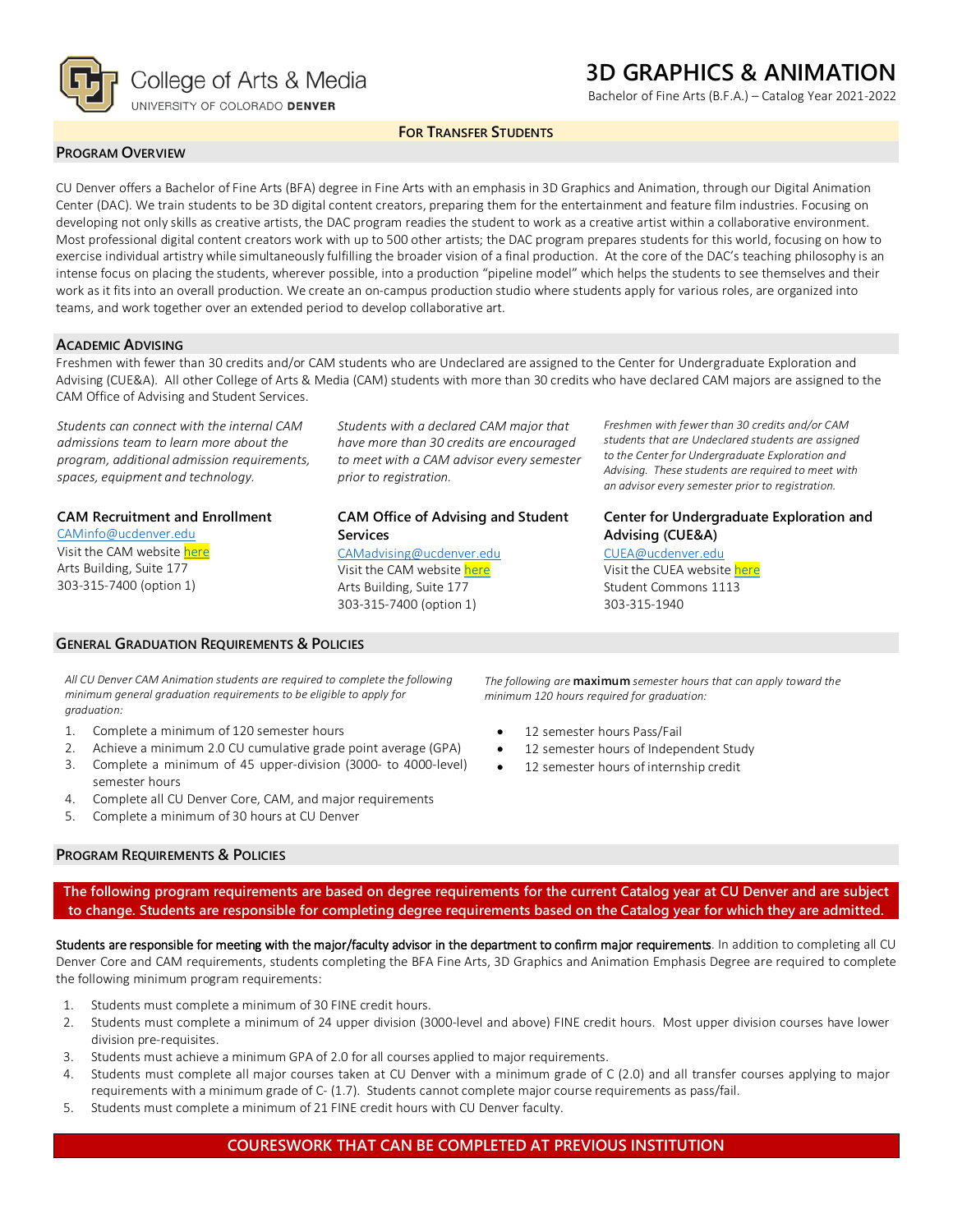

### **3D GRAPHICS & ANIMATION**

Bachelor of Fine Arts (B.F.A.) – Catalog Year 2021-2022

#### **FOR TRANSFER STUDENTS**

The following is a "bucket" of requirements students can complete prior to transferring to CU Denver, including equivalent Colorado Community College System (CCCS) courses. To determine the equivalencies of courses to be completed at non-CU Denver institutions, students can visit [www.transferology.com](http://www.transferology.com/)**.** It is critical students connect with a CU Denver academic advisor to ensure planned courses will transfer and apply to CU Denver degree requirements. All non-CU Denver coursework must be completed with a C- or better to be eligible for transfer.

Students interested in completing an Associate (A.A. or A.S.) Degree or a Colorado Statewide Transfer Articulation Agreement or Degree with [Designation \(DWD\)](https://highered.colorado.gov/Academics/Transfers/TransferDegrees.html) must work with their community/junior college academic advisor to create an academic plan that accounts for all degree or transfer articulation agreement requirements. Colorado Community College Students may also explore the option to complet[e Reverse Transfer](https://degreewithinreach.wordpress.com/) at CU Denver.

| <b>CU Denver Requirements</b>                          | <b>CU</b><br>Denver<br>Credits | <b>CCCS Equivalent Courses &amp; Notes</b>                                                                                         |   |
|--------------------------------------------------------|--------------------------------|------------------------------------------------------------------------------------------------------------------------------------|---|
| CU Denver Core Curriculum<br>$34 - 40$<br>Requirements |                                |                                                                                                                                    |   |
| ENGL 1020 - Core Composition I                         | 3                              | <b>FNG 121</b>                                                                                                                     |   |
| ENGL 2030 - Core Composition II                        | 3                              | <b>FNG 122</b>                                                                                                                     |   |
| Mathematics                                            | $3 - 4$                        | GT-MA1 (MAT 120 recommended)                                                                                                       |   |
| Arts                                                   | 3                              | GT-AH (ART 111 recommended)                                                                                                        |   |
| <b>Humanities</b>                                      | 3                              | GT-AH or GT-HI (ART 112 recommended)                                                                                               |   |
| <b>Behavioral Sciences</b>                             | $3 - 4$                        | GT-SS                                                                                                                              |   |
| Social Sciences                                        | $3 - 4$                        | GT-SS or GT-HI <sup>*</sup>                                                                                                        |   |
| Natural/Physical Science with lab                      | $4 - 5$                        | GT-SC1                                                                                                                             |   |
| Natural/Physical Science without lab<br>or Math        | $3 - 5$                        | GT-SC2 or GT-MA1 (except the course used for Core Math) or GT-SC1                                                                  |   |
| International Perspectives                             | 3                              | Additional GT-AH, HI, SS* (see note below)                                                                                         |   |
| Cultural Diversity                                     | 3                              | To be completed at CU Denver. This requirement must be completed with an upper-division course<br>and CCCS courses will not apply. |   |
| Non-Major Arts (Music, Theatre, Film<br>or Dance)      | 3                              |                                                                                                                                    |   |
| <b>Visual Arts Transfer Credits</b>                    | 18                             |                                                                                                                                    |   |
| FINE 2600 Art History Survey I                         | 3                              | <b>ART 111</b>                                                                                                                     | 3 |
| FINE 2610 Art History Survey II                        | 3                              | <b>ART 112</b>                                                                                                                     | 3 |
| FINE 1100 Drawing I                                    | 3                              | ART 121                                                                                                                            | 3 |
| FINE 1500 3D Design                                    | 3                              | <b>ART 132</b>                                                                                                                     |   |
| FINE 2155 Intro to Digital Photography                 | 3                              | <b>ART 139</b>                                                                                                                     | 3 |
| Visual Arts Electives                                  | 3                              | Please consult a CAM advisor for options.                                                                                          |   |
| <b>TOTAL</b>                                           | 52-58                          |                                                                                                                                    |   |

\*The applicability of Guaranteed Transfer (GT Pathways) courses to specific CU Denver Core Curriculum requirements requires completion of a block of five courses: two GT-AH course; one GT-HI course; one GT-SS course; and one additional GT-AH, GT-HI, or GT-SS course.

#### **SAMPLE PLAN – COURESWORK TO BE COMPLETED AT CU DENVER**

Based on successful completion of 60 applicable transfer credits and the complete "bucket" of requirements outlined above, students would have the following remaining to complete at CU Denver. At CU Denver, students must tailor this plan based on the evaluation of previously completed college coursework (e.g., AP, IB, CLEP, dual/concurrent enrollment, and transfer credit), course availability, individual preferences related to course load, summer term courses, part-time or full-time student status, or add-on programs such as minors or double-majors.